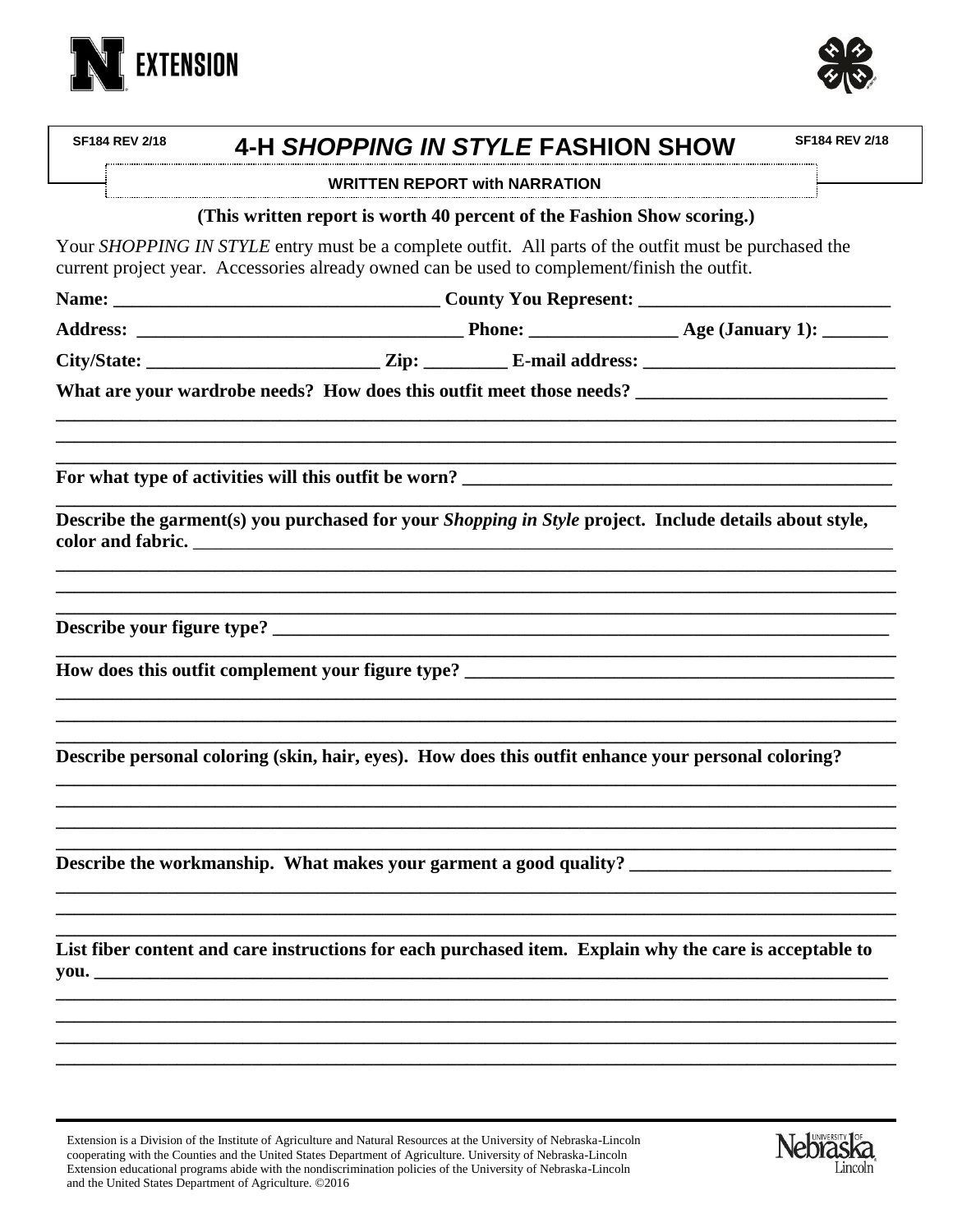## **Cost per wearing (outfit, e.g., shirt/blouse, pants/skirt, jacket, dress, coat, etc.)**

Figure cost per wearing for entire outfit or for each individual piece if parts will be worn individually. Estimate how many times in one year each purchased garment will be worn. (Think about whether you would *really* wear an item once a week for 52 weeks, for example.) Divide the item cost by the number of wearings for an estimate of the cost per wearing to help decide if the purchase was really a good buy for the purpose.

|                  | <b>Item</b> | <b>Cost of item</b>          | Estimated times item will be worn in one year | Cost of item per wearing |
|------------------|-------------|------------------------------|-----------------------------------------------|--------------------------|
|                  | <b>Item</b> | $\mathbf{s}$<br>Cost of item | Estimated times item will be worn in one year | Cost of item per wearing |
| 3.               | <b>Item</b> | Cost of item                 | Estimated times item will be worn in one year | Cost of item per wearing |
| $\boldsymbol{4}$ | <b>Item</b> | <b>Cost of item</b>          | Estimated times item will be worn in one year | Cost of item per wearing |

**What is the total cost of your outfit?** Identify garments and include cost with sales tax for items purchased for this year's *Shopping in Style* project.

| Individual Item                                            | <br>Ost | Individual Item<br>.`ost |  |  |  |  |  |  |
|------------------------------------------------------------|---------|--------------------------|--|--|--|--|--|--|
|                                                            |         |                          |  |  |  |  |  |  |
|                                                            |         |                          |  |  |  |  |  |  |
| Total Cost of Outfit (Items purchased for this project) \$ |         |                          |  |  |  |  |  |  |

**What accessories (shoes, jewelry, etc.) will be worn to give a total finished look to your outfit? Were accessories an additional cost? \_\_\_\_\_\_\_\_\_\_\_\_\_\_\_\_\_\_\_\_\_\_\_\_\_\_\_\_\_\_\_\_\_\_\_\_\_\_\_\_\_\_\_\_\_\_\_\_\_\_\_\_\_\_\_\_\_\_\_\_\_\_\_**

**\_\_\_\_\_\_\_\_\_\_\_\_\_\_\_\_\_\_\_\_\_\_\_\_\_\_\_\_\_\_\_\_\_\_\_\_\_\_\_\_\_\_\_\_\_\_\_\_\_\_\_\_\_\_\_\_\_\_\_\_\_\_\_\_\_\_\_\_\_\_\_\_\_\_\_\_\_\_\_\_\_\_\_\_\_\_\_\_\_\_**

**\_\_\_\_\_\_\_\_\_\_\_\_\_\_\_\_\_\_\_\_\_\_\_\_\_\_\_\_\_\_\_\_\_\_\_\_\_\_\_\_\_\_\_\_\_\_\_\_\_\_\_\_\_\_\_\_\_\_\_\_\_\_\_\_\_\_\_\_\_\_\_\_\_\_\_\_\_\_\_\_\_\_\_\_\_\_\_\_\_\_ \_\_\_\_\_\_\_\_\_\_\_\_\_\_\_\_\_\_\_\_\_\_\_\_\_\_\_\_\_\_\_\_\_\_\_\_\_\_\_\_\_\_\_\_\_\_\_\_\_\_\_\_\_\_\_\_\_\_\_\_\_\_\_\_\_\_\_\_\_\_\_\_\_\_\_\_\_\_\_\_\_\_\_\_\_\_\_\_\_\_ \_\_\_\_\_\_\_\_\_\_\_\_\_\_\_\_\_\_\_\_\_\_\_\_\_\_\_\_\_\_\_\_\_\_\_\_\_\_\_\_\_\_\_\_\_\_\_\_\_\_\_\_\_\_\_\_\_\_\_\_\_\_\_\_\_\_\_\_\_\_\_\_\_\_\_\_\_\_\_\_\_\_\_\_\_\_\_\_\_\_**

What makes each purchased garment a good addition to your wardrobe?

**Purchase Justification Summary -** Explain in several sentences why the purchase(s) were a good choice in relation to: 1) fit, 2) quality, 3) cost, 4) care and 5) garment use.

**\_\_\_\_\_\_\_\_\_\_\_\_\_\_\_\_\_\_\_\_\_\_\_\_\_\_\_\_\_\_\_\_\_\_\_\_\_\_\_\_\_\_\_\_\_\_\_\_\_\_\_\_\_\_\_\_\_\_\_\_\_\_\_\_\_\_\_\_\_\_\_\_\_\_\_\_\_\_\_\_\_\_\_\_\_\_\_\_\_\_ \_\_\_\_\_\_\_\_\_\_\_\_\_\_\_\_\_\_\_\_\_\_\_\_\_\_\_\_\_\_\_\_\_\_\_\_\_\_\_\_\_\_\_\_\_\_\_\_\_\_\_\_\_\_\_\_\_\_\_\_\_\_\_\_\_\_\_\_\_\_\_\_\_\_\_\_\_\_\_\_\_\_\_\_\_\_\_\_\_\_ \_\_\_\_\_\_\_\_\_\_\_\_\_\_\_\_\_\_\_\_\_\_\_\_\_\_\_\_\_\_\_\_\_\_\_\_\_\_\_\_\_\_\_\_\_\_\_\_\_\_\_\_\_\_\_\_\_\_\_\_\_\_\_\_\_\_\_\_\_\_\_\_\_\_\_\_\_\_\_\_\_\_\_\_\_\_\_\_\_\_ \_\_\_\_\_\_\_\_\_\_\_\_\_\_\_\_\_\_\_\_\_\_\_\_\_\_\_\_\_\_\_\_\_\_\_\_\_\_\_\_\_\_\_\_\_\_\_\_\_\_\_\_\_\_\_\_\_\_\_\_\_\_\_\_\_\_\_\_\_\_\_\_\_\_\_\_\_\_\_\_\_\_\_\_\_\_\_\_\_\_ \_\_\_\_\_\_\_\_\_\_\_\_\_\_\_\_\_\_\_\_\_\_\_\_\_\_\_\_\_\_\_\_\_\_\_\_\_\_\_\_\_\_\_\_\_\_\_\_\_\_\_\_\_\_\_\_\_\_\_\_\_\_\_\_\_\_\_\_\_\_\_\_\_\_\_\_\_\_\_\_\_\_\_\_\_\_\_\_\_\_ \_\_\_\_\_\_\_\_\_\_\_\_\_\_\_\_\_\_\_\_\_\_\_\_\_\_\_\_\_\_\_\_\_\_\_\_\_\_\_\_\_\_\_\_\_\_\_\_\_\_\_\_\_\_\_\_\_\_\_\_\_\_\_\_\_\_\_\_\_\_\_\_\_\_\_\_\_\_\_\_\_\_\_\_\_\_\_\_\_\_ \_\_\_\_\_\_\_\_\_\_\_\_\_\_\_\_\_\_\_\_\_\_\_\_\_\_\_\_\_\_\_\_\_\_\_\_\_\_\_\_\_\_\_\_\_\_\_\_\_\_\_\_\_\_\_\_\_\_\_\_\_\_\_\_\_\_\_\_\_\_\_\_\_\_\_\_\_\_\_\_\_\_\_\_\_\_\_\_\_\_ \_\_\_\_\_\_\_\_\_\_\_\_\_\_\_\_\_\_\_\_\_\_\_\_\_\_\_\_\_\_\_\_\_\_\_\_\_\_\_\_\_\_\_\_\_\_\_\_\_\_\_\_\_\_\_\_\_\_\_\_\_\_\_\_\_\_\_\_\_\_\_\_\_\_\_\_\_\_\_\_\_\_\_\_\_\_\_\_\_\_ \_\_\_\_\_\_\_\_\_\_\_\_\_\_\_\_\_\_\_\_\_\_\_\_\_\_\_\_\_\_\_\_\_\_\_\_\_\_\_\_\_\_\_\_\_\_\_\_\_\_\_\_\_\_\_\_\_\_\_\_\_\_\_\_\_\_\_\_\_\_\_\_\_\_\_\_\_\_\_\_\_\_\_\_\_\_\_\_\_\_ \_\_\_\_\_\_\_\_\_\_\_\_\_\_\_\_\_\_\_\_\_\_\_\_\_\_\_\_\_\_\_\_\_\_\_\_\_\_\_\_\_\_\_\_\_\_\_\_\_\_\_\_\_\_\_\_\_\_\_\_\_\_\_\_\_\_\_\_\_\_\_\_\_\_\_\_\_\_\_\_\_\_\_\_\_\_\_\_\_\_**